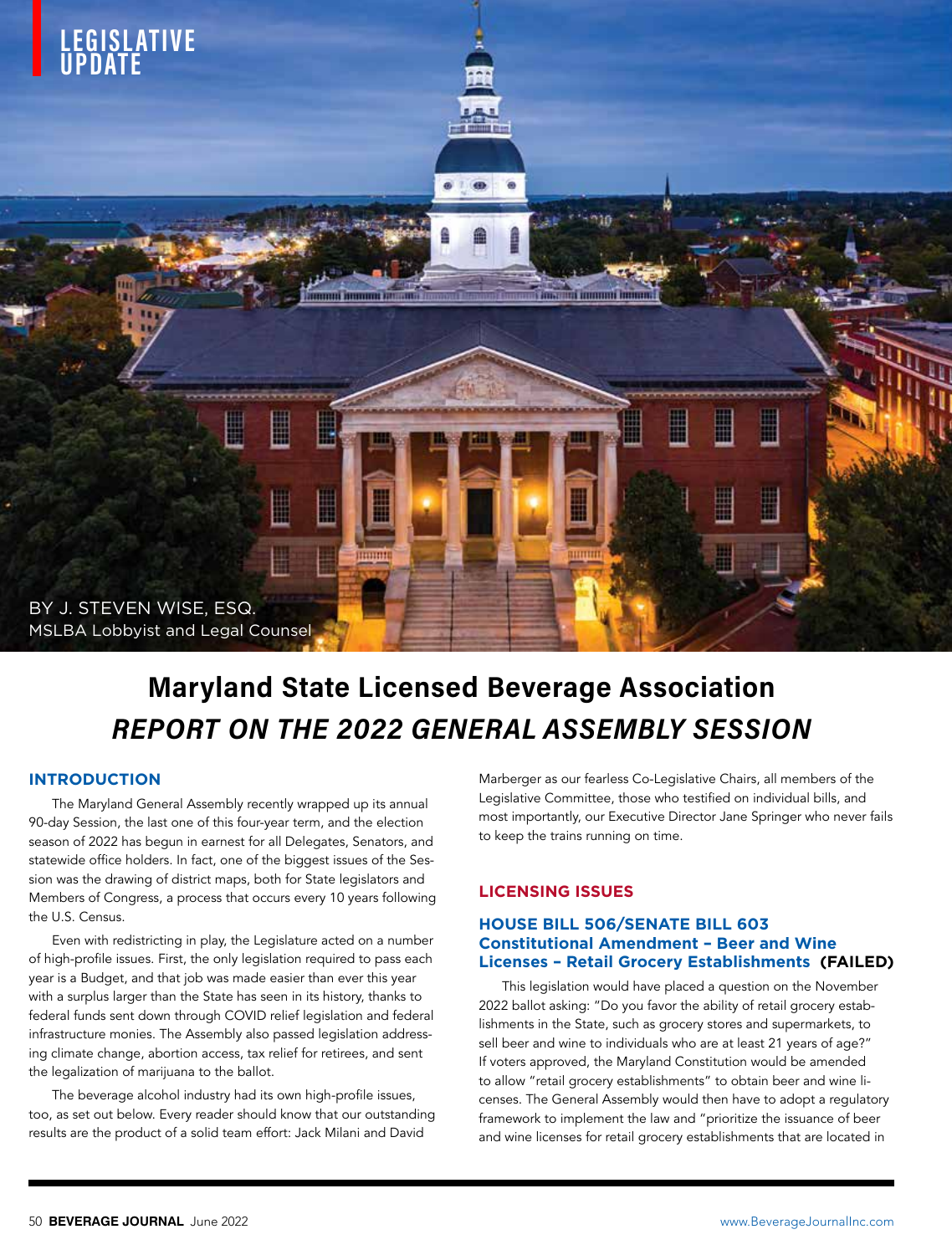## **L E G I S L AT I V E UPDATE**

geographic areas that have demonstrated lack of affordable healthy food options." This is similar to legislation that was defeated in 2021 that would have allowed supermarkets to obtain licenses in "food deserts." The House Bill was withdrawn, while the Senate bill was soundly defeated by the Senate Education, Health, and Environmental Affairs Committee (EHEA) by a vote of 11-0.

MSLBA strongly opposed these bills, and we were joined in opposition by the public health community, specifically Kathy Hoke from the Maryland Public Health Association and Raimee Eck from the Legal Resource Center for Public Health Policy, who argued that putting beer and wine in supermarkets in food deserts creates one public health problem to solve another. We also were joined by Nick Manis of the Maryland Beer Wholesalers Association and member Dan Hoose from Bob Hall Distributors. MSLBA retailers who testified are listed below, all of whom provided excellent input on the effect this legislation would have on their businesses.

Jack Milani – Baltimore County Jeryl Cole – Baltimore City Tom Yates – Howard County Kim Lawson – Anne Arundel County David Marberger – Queen Anne's County Jimmy Spiropoulos – Prince George's County Blaise Miller – Prince George's County Ashok Kavi -- Charles County Dave Dent – St. Mary's County

## **HOUSE BILL 858 Alcohol Beverages – Class A Licenses – Retail Grocery Establishments (FAILED)**

House Bill 858 also would have allowed "retail grocery establishments" to obtain beer and wine licenses, though it was even broader than the constitutional amendment legislation above, in that it included convenience store chains like Royal Farms as well. To be eligible, stores would have to offer certain food types and be 3,200 square feet or more. The bill would allow the chains to hold multiple licenses and relieve them from residency and other requirements imposed on other licensees.

Both the House and Senate Committees considered this legislation in tandem with House Bill 506/Senate Bill 603 (above) given the similar subject matter. The bill was defeated by the House Economic Matters Committee (ECM) by a vote of 19 against and 1 in favor.

## **SENATE BILL 618 Baltimore City – Alcohol Beverages – Sales in Grocery Stores and Supermarkets – Referendum (FAILED)**

Senate Bill 618 would have submitted to Baltimore City voters the question of whether beer and wine should be made available in chain stores and supermarkets. This legislation had an added legislative



hurdle in that it was a local bill, which must first pass muster with the local delegation—in this case the Baltimore City Senate Delegation before the Senate standing committee would consider it.

Thanks to the great testimony of MSLBA members Mike Fishman and Jeryl Cole before the Baltimore City Senate Delegation, this legislation did not garner the 4 votes needed to move out of the Delegation.

## **HOUSE BILL 356 Prince George's County – Alcohol Beverages – Licenses for Supermarkets (FAILED)**

This legislation would allow up to 3 supermarket licenses per Senate district to be issued for supermarkets located in food deserts, as certified by the Prince George's County Council. While this legislation was voted out of the Prince George's House Delegation by an overwhelming margin, the House Economic Matters Committee defeated the legislation by a vote of 17-3 because it was considered a bill of statewide impact.

## **HOUSE BILL 1406 Alcohol Beverages – Issuance of Class A Licenses (FAILED)**

This is legislation that we have seen introduced on numerous occasions at the request of Total Wine, allowing for an entity to hold more than one Class A license. MSLBA has always opposed these efforts. House Bill 1406 was filed after the bill introduction deadline and was sent to the House Rules Committee, an additional procedural step imposed on late-filed bills. It never emerged from there, so no hearing was held.

## **MANUFACTURER-RELATED BILLS**

## **SENATE BILL 476/HOUSE BILL 550 Alcohol Beverages – Manufacturers Licenses and Off-Site Permits – Sunset Extension (PASSED)**

This legislation involves direct shipment by manufacturers and has its roots in the COVID pandemic, when Governor Hogan issued an Executive Order allowing alcohol delivery and direct shipment by Maryland manufacturers. In the 2021 Session, the Legislature passed a bill codifying this privilege, but sunset it in December of 2022. Predictably, the manufacturers returned seeking to extend the privilege ahead of the law's expiration this summer. With the passage of this bill, the privilege will expire in June of 2023 without further action by